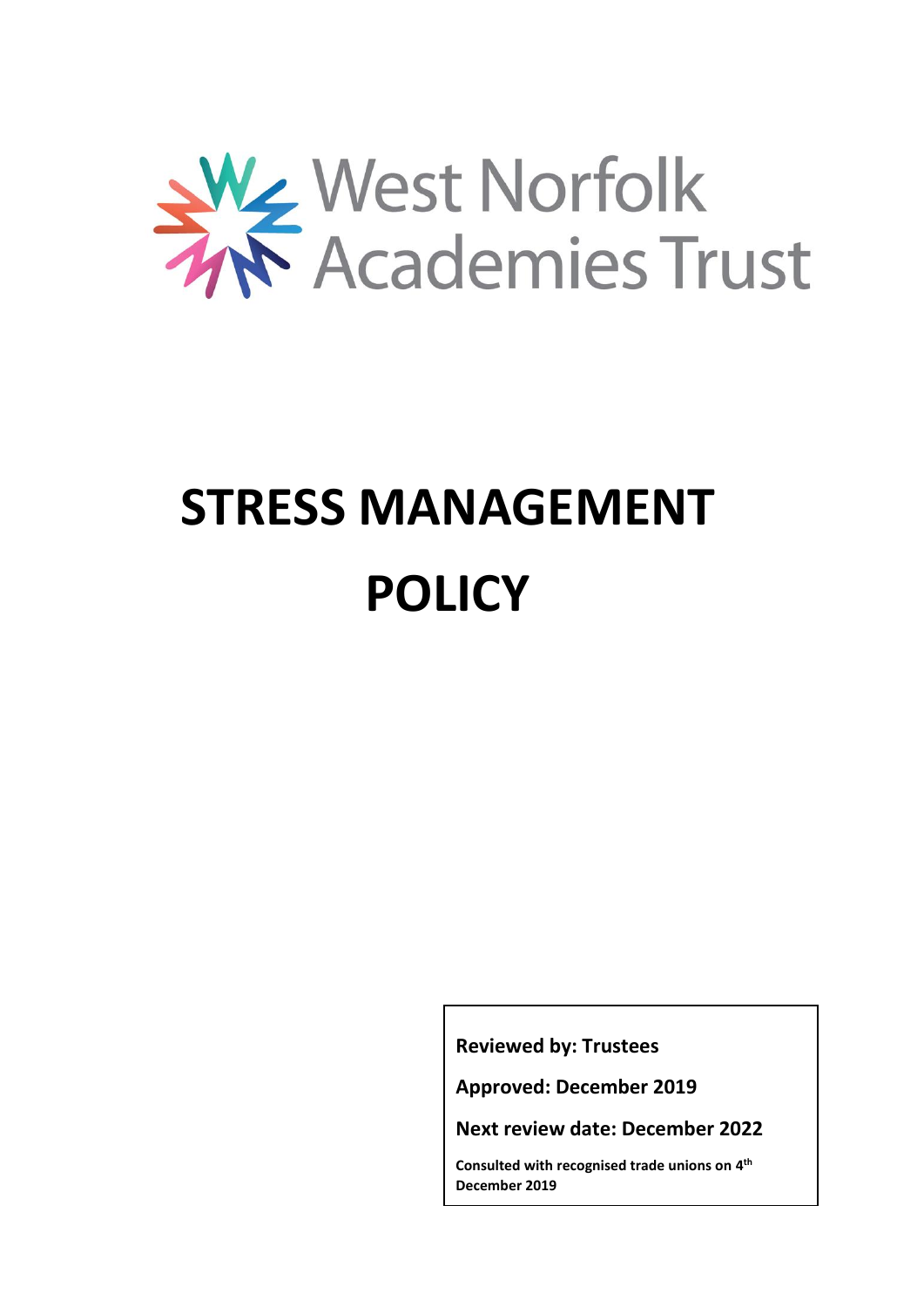# **Contents**

| 1. Terms of Reference                 |     |
|---------------------------------------|-----|
| 2. Introduction                       |     |
| 3. Stressors                          |     |
| 4. The Responsibilities of Managers   | 1-2 |
| 5. Stress Absence Procedure           |     |
| 6. Sickness Absence Management Policy |     |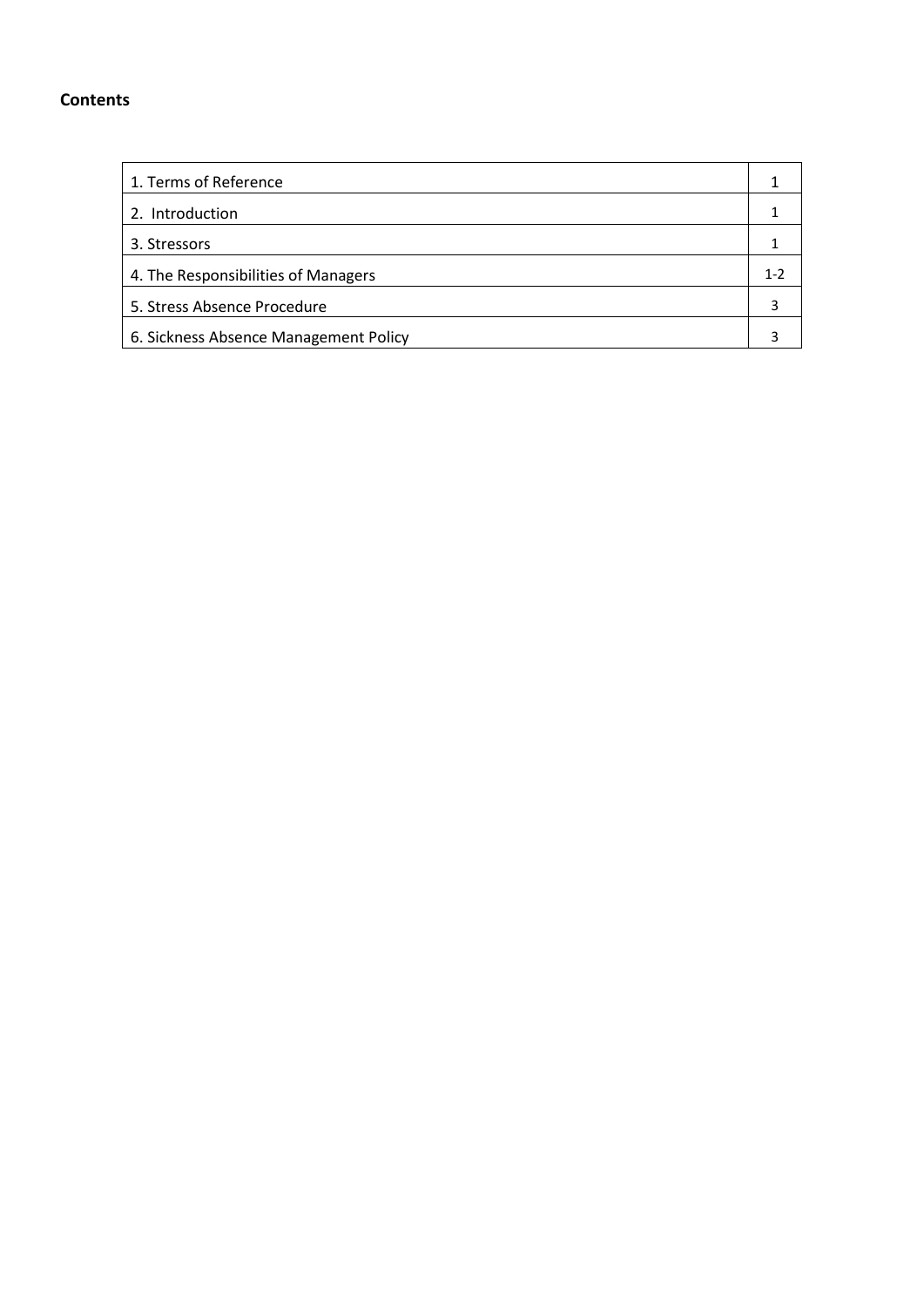### **1. Terms of Reference**

**1.1** For all employees employed by West Norfolk Academies Trust.

# **1.2. Definitions:**

- "Headteacher" also refers to any other title used to identify the Headteacher, where appropriate, or other senior manager delegated to deal with the matter by the Headteacher.
- "Line manager" also refers to any other title used to identify a direct supervisor or other senior manager.

### **2. Introduction**

- **2.1.** The Trust has a legal responsibility for the health, safety and welfare of its employees and recognises that their wellbeing is critically important to its success. The prevention and effective management of stress that is work related is central to the School's responsibility to its employees and to the role of managers and supervisors.
- **2.2.** All employees have the right to expect that their working conditions and relationships will be such that they do not result in unnecessary anxiety or prolonged stress symptoms.

This policy statement is an indication that the School is committed to:

- **2.2.1.** Preventing, in so far as is practicable, employee stress resulting from inappropriate work practices, excessive workloads or interpersonal relationships within the workplace.
- **2.2.2.** Where work-related stress does occur, taking steps to minimise the impact of this stress on individuals.
- **2.2.3.** Providing training and support to help managers and employees understand and recognise the nature, causes and management of work-related stress; and, for managers in particular, how to prevent or minimise work-related stress.
- **2.3.** The Trust recognises that the pace of change across the education sector and pressure on resources increases the likelihood of work-related stress. Whilst it may not be possible to eradicate all workbased stress, the Trust wishes to create an organisational culture in which issues of employee stress are taken seriously and the wellbeing of employees is given a high priority.

# **3. Stressors**

- **3.1.** The Trust cannot address all potential stressors, and cannot eradicate all stress from the workplace. A demand-free school is not practicable and could not be effective.
- **3.2.** The Trust recognises that stress may not be directly work related and can result from a range of causes, including domestic circumstances and conflicting demands between workplace and home. However, this policy outlines the Trust's intention to prevent and address work-related stress, where it is able to do so.
- **3.3.** Employees are required to report matters of concern relating to health and safety, including stress at work, to an appropriate manager. Employees are encouraged to develop a balanced and responsible approach to work and their personal lives and to inform management where personal stress is affecting their work.

# **4. The Responsibilities of Managers**

- **4.1.** Prevention, recognition and management of work-related stress are critical parts of the management function.
- **4.2.** Some examples of stress are listed below. However, experiencing one or more of these does not necessarily give an indication of stress. The below list is not exhaustive: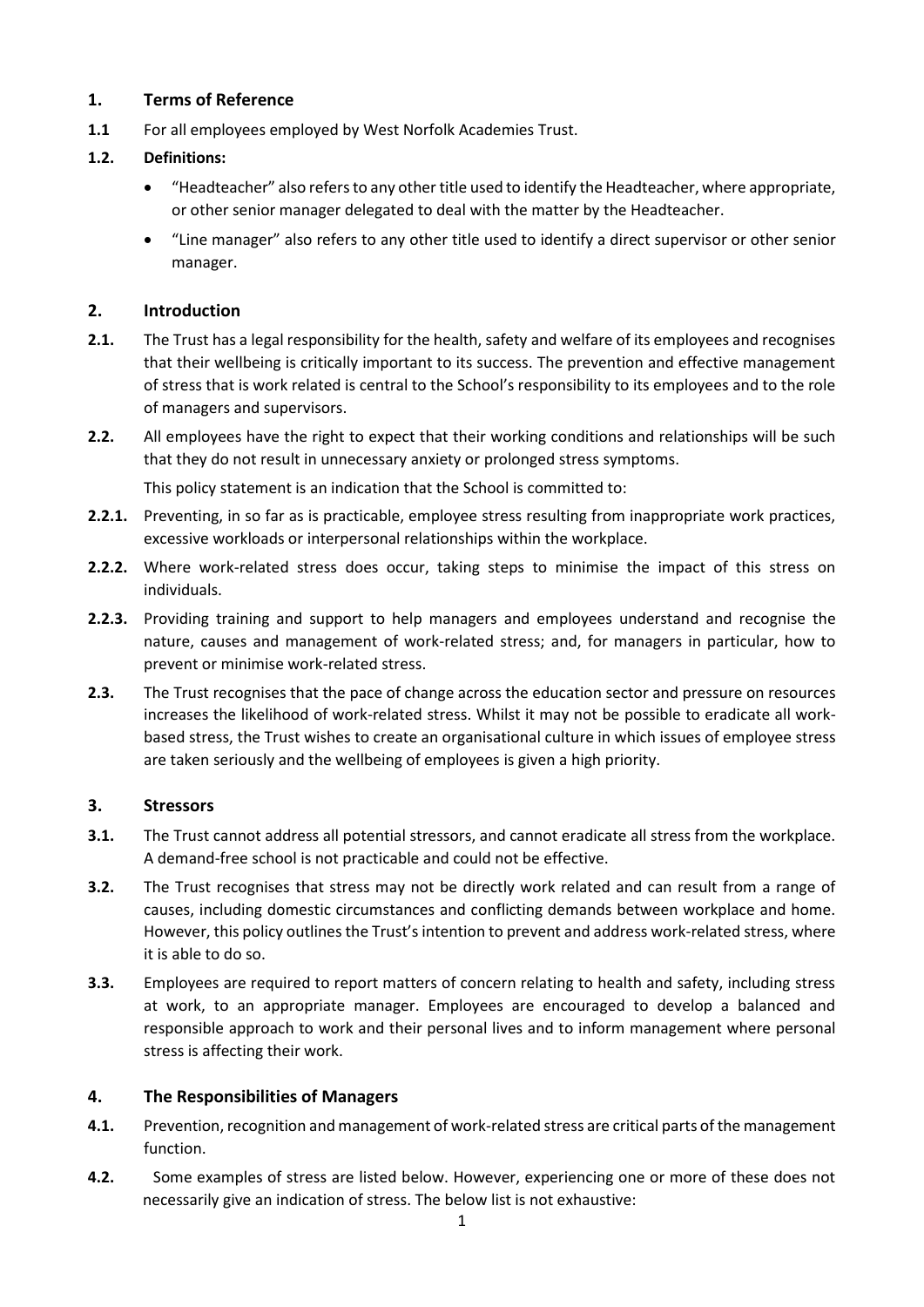- Persistent, or recurrent moods (e.g. anger, irritability, detachment, worry, depression, guilt, sadness) or mood swings (e.g. being tearful, or overly sensitive)
- Physical effects such as aches and pains (e.g. headaches, backache, neck ache), raised heart rate, increased sweating, dizziness, blurred vision, skin or sleep disorders.
- Poor and/or changed behaviours (e.g. increased absence levels or issues with punctuality, difficulty concentrating, difficulty with memory recall, inability to manage a work-life balance, loss of creativity, loss of motivation, an increase of errors, an increase in error checking, lying to hide mistakes, working excessive hours, poor attitude, poor relationships with colleagues)
- Changes to sleeping or eating habits (including increased use of alcohol and tobacco)
- In prolonged, or extreme cases possible symptoms also include chronic diseases such as heart disease, spinal problems, gastrointestinal problems, anxiety or depression.
- **4.3.** Signs that an employee is experiencing stress will vary according to how that individual reacts to stress. Managers must be aware of changes in an individual's behaviour that are more than a "oneoff" incident. These should be acted upon promptly and discussed with the employee. Where necessary, a Stress at Work Risk Assessment will be carried out and any relevant supportive measures discussed (e.g. encouraging the employee to seek medical advice).
- **4.3.** Managers will try to create a working environment which avoids or reduces potential stressors. They will:
	- Ensure effective communication about school/department performance, change and proposed developments. This recognises that the impact of change can be reduced if employees feel they have been adequately prepared for it. Where employees have a known history of workplace stress, managers will consider whether extra supportive measures are required for that individual (e.g. a referral to Occupational Health or a review of any preexisting workplace stress risk assessment)
	- Establish reasonable workloads for individuals giving consideration to their post, experience and their capabilities and establish fair and equitable workloads across employee groups.
	- Ensure that work deadlines are reasonable and properly scheduled.
	- Ensure that all employees are aware of their rights and responsibilities.
	- Create a school/department culture in which it is clear that bullying and harassment will not be tolerated and deal promptly with those who are accused of inappropriate behaviour (see Policy on Bullying and Harassment).
	- Take seriously employee concerns about inappropriate pupil behaviour and ensure procedures to support employees are in place.
	- Create a culture where all employees know they can raise concerns and their concerns will be treated seriously and sympathetically; and which avoids a blame culture.
	- Recognise that employees need to balance their work and home lives and responsibilities.
	- Treat all employees equitably.

#### **4.4.** The senior management team will:

- Ensure that employees are appropriately trained for the work they are required to undertake.
- Be prepared to review individual workloads and objectives and ensure that work-life balance issues are addressed.
- Consider flexible or part time working, where appropriate.